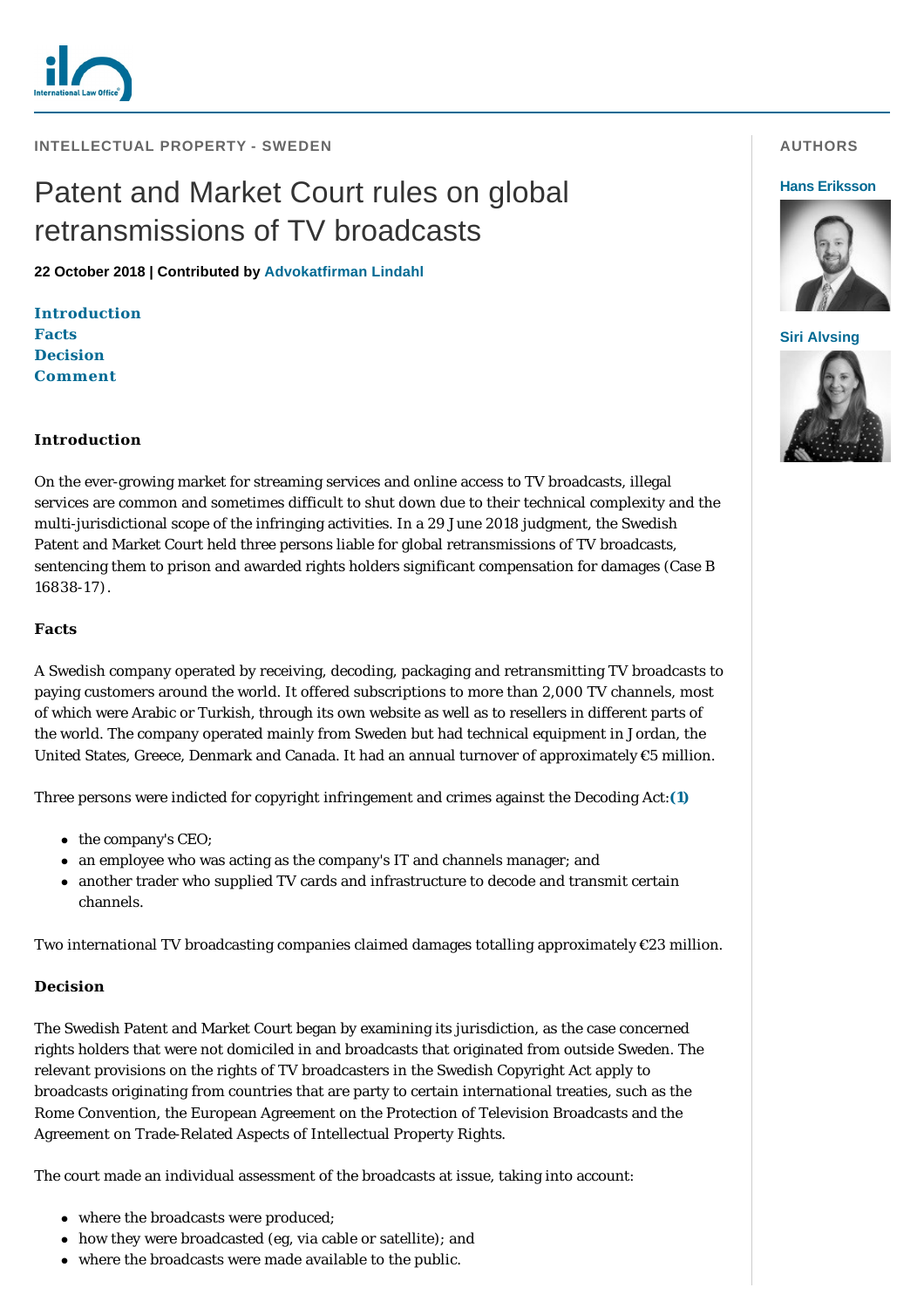The court concluded that the broadcasts enjoyed protection under the Swedish Copyright Act through the different international treaties. As the defendants had carried out decoding and retransmission activities in Sweden, the court found that it had jurisdiction over the whole chain of infringing activities.

In order to establish the facts, the court used information from the defendants' own management system which had been:

- used to track their business; and
- recovered by the authorities as part of the criminal investigation.

The system's database included information regarding (for example) active channels, channel packages, TV boxes and paying subscribers. Investigators had also analysed the data and found that the illegal retransmissions had been active and accessed by customers when the investigation was carried out. The court concluded that the defendants had decoded and retransmitted broadcasts illegally on a commercial scale. Further, it found that the defendants had operated decoding equipment in Jordan as well as in Sweden in order to access the original broadcasts.

The defendants alleged that they had sub-licensed a right to retransmit the broadcasts globally from an Iraqi company and submitted agreements between:

- $\bullet$  themselves and the Iraqi company; and
- $\bullet$  the Iraqi company and the original broadcasting companies.

The plaintiffs stated that the agreements were forgeries and that they would not have been able to provide such licence rights. As the broadcasts included (for example) English Premier League football and other premier sports broadcasts, the plaintiffs argued that global retransmission rights, such as those alleged by the defendants, are never used in practice and that any such hypothetical licences would be so expensive that no licensee would agree to pay that price.

The court found that it was clear that the defendants were aware of how the licensing industry regarding TV broadcasts – in particular sports broadcasts – worked and that it was therefore highly unlikely that they were of the impression that they had acquired any legal global retransmission rights. This conclusion was also supported by the fact that they had continued the retransmissions despite having received cease and desist letters, alleging that the retransmissions constituted copyright infringement, on several occasions.

In light of these considerations, the court held that the defendants had committed intentional copyright infringement and crimes against the Decoding Act and sentenced them to jail.

As regards damages, the court found that under the Swedish Copyright Act, the defendants were liable to pay reasonable compensation for use as well as compensation for any and all other loss which the rights holders could prove.

Reasonable compensation for copyright infringement is generally calculated based on a hypothetical licence fee, but as it was clear that no global licences such as those at issue would ever be used, this model could not be used. Instead, the court referred to Supreme Court case law regarding reasonable compensation for use based on the Decoding Act and concluded that the calculation should be made based on:

- the price that subscribers would have paid for legal access to the channels (irrespective of whether the subscribers had actually accessed each and every channel included in their subscription);
- the number of subscribers; and
- $\bullet$  the period during which the infringement had occurred.

In this case, there had been approximately 55,000 subscribers to one of the channel packages and approximately 8,200 to the other. The rights holders had submitted price lists from the relevant periods and based their claims on the lowest annual prices used. The court found that there was some